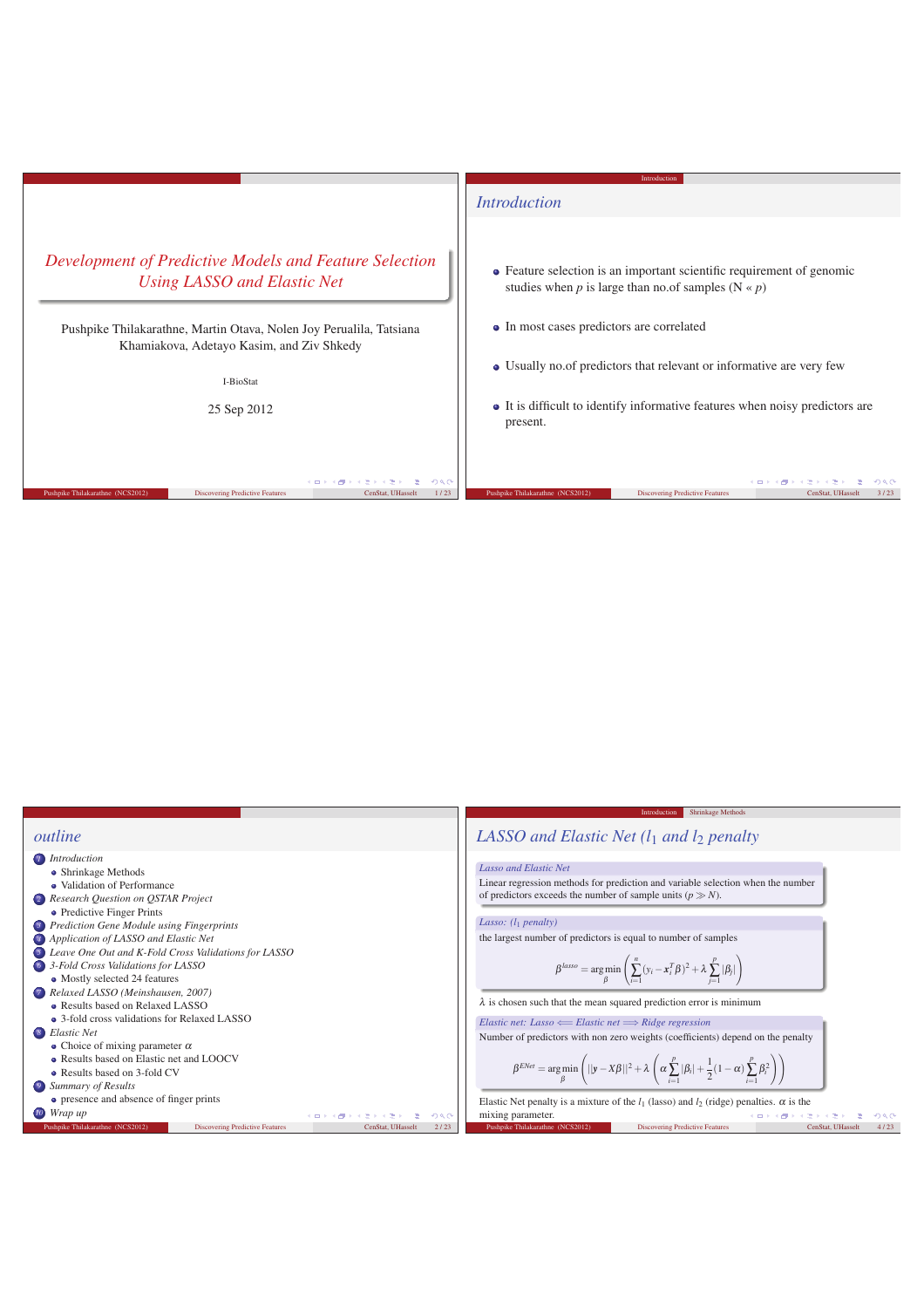

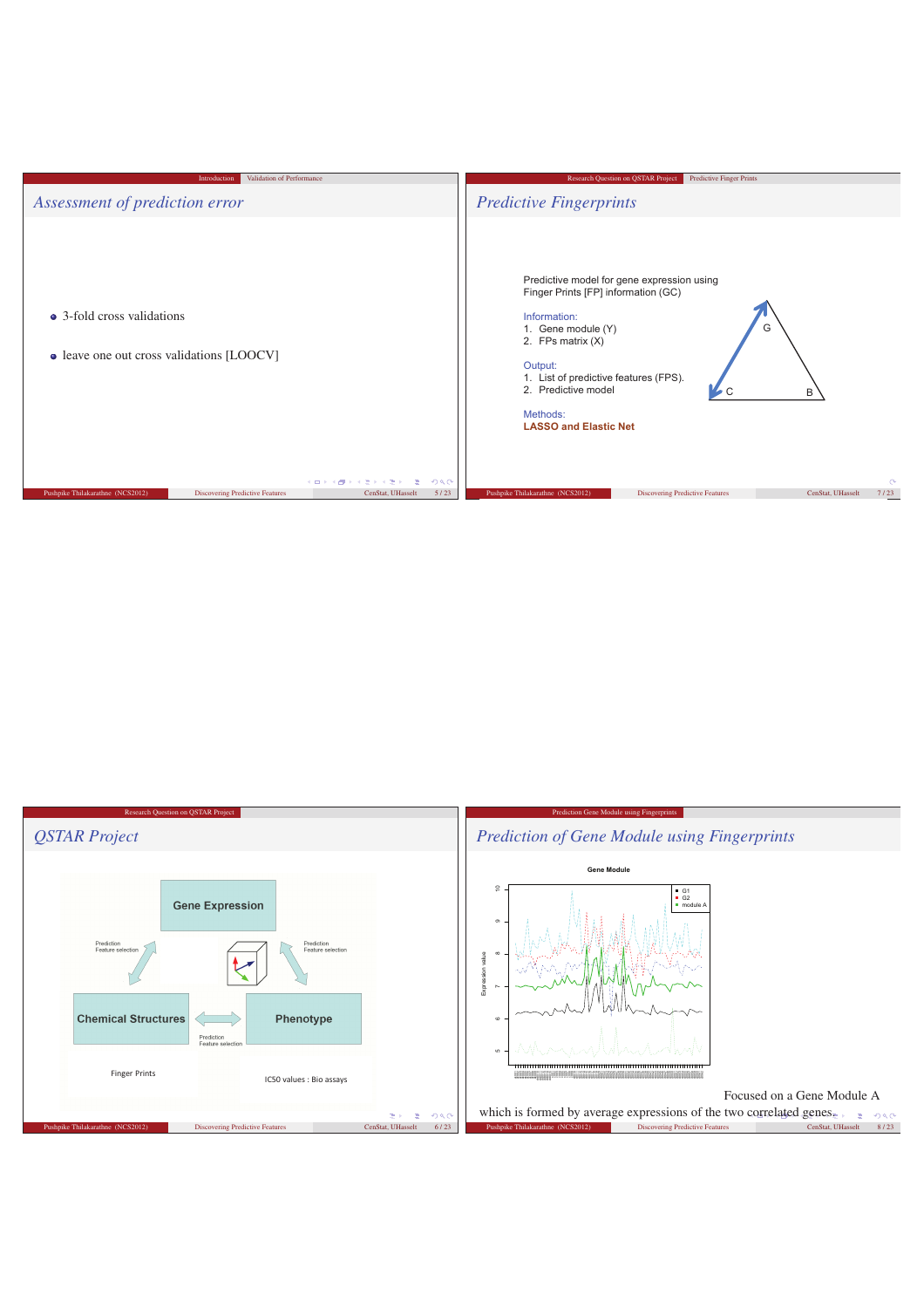

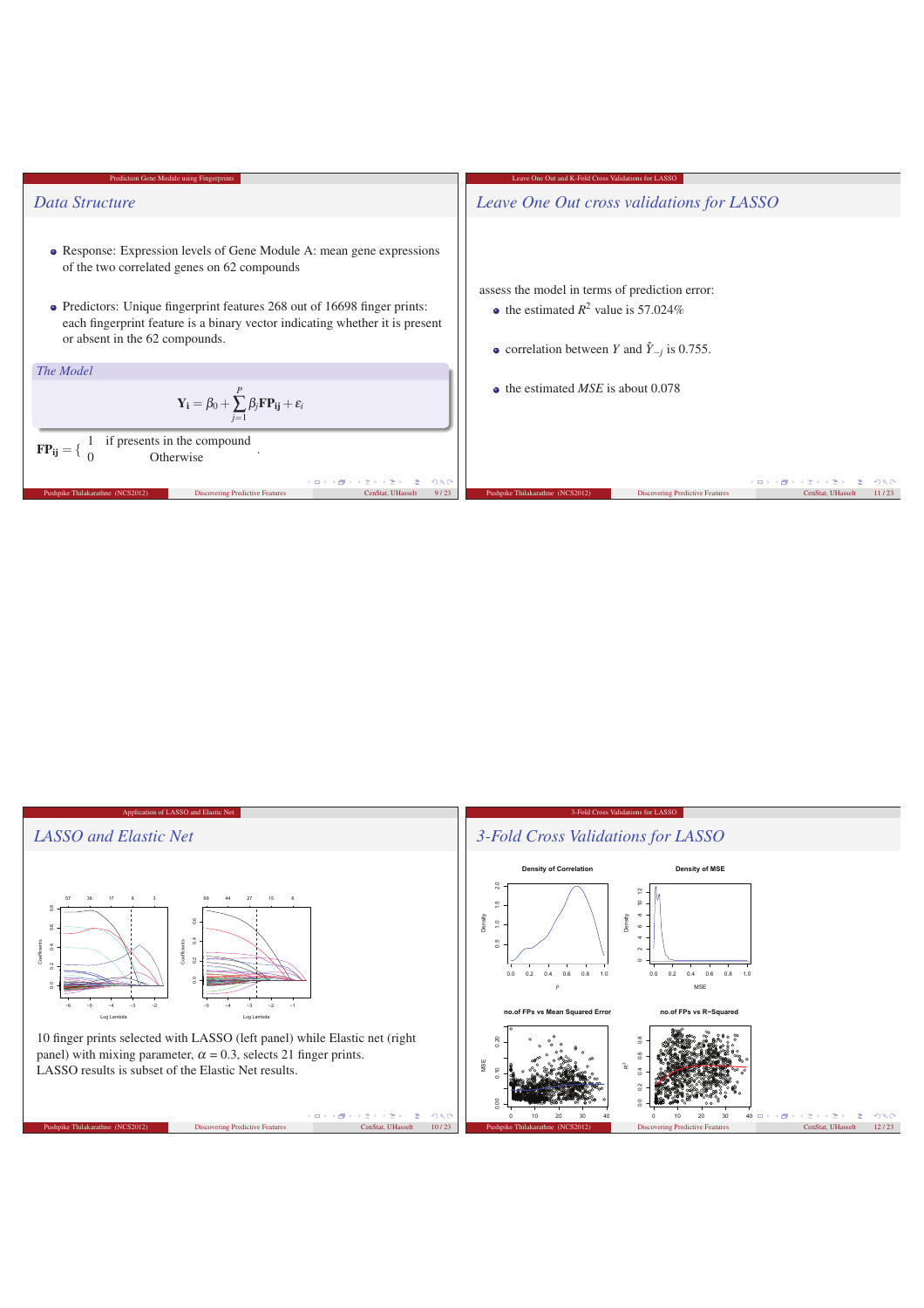

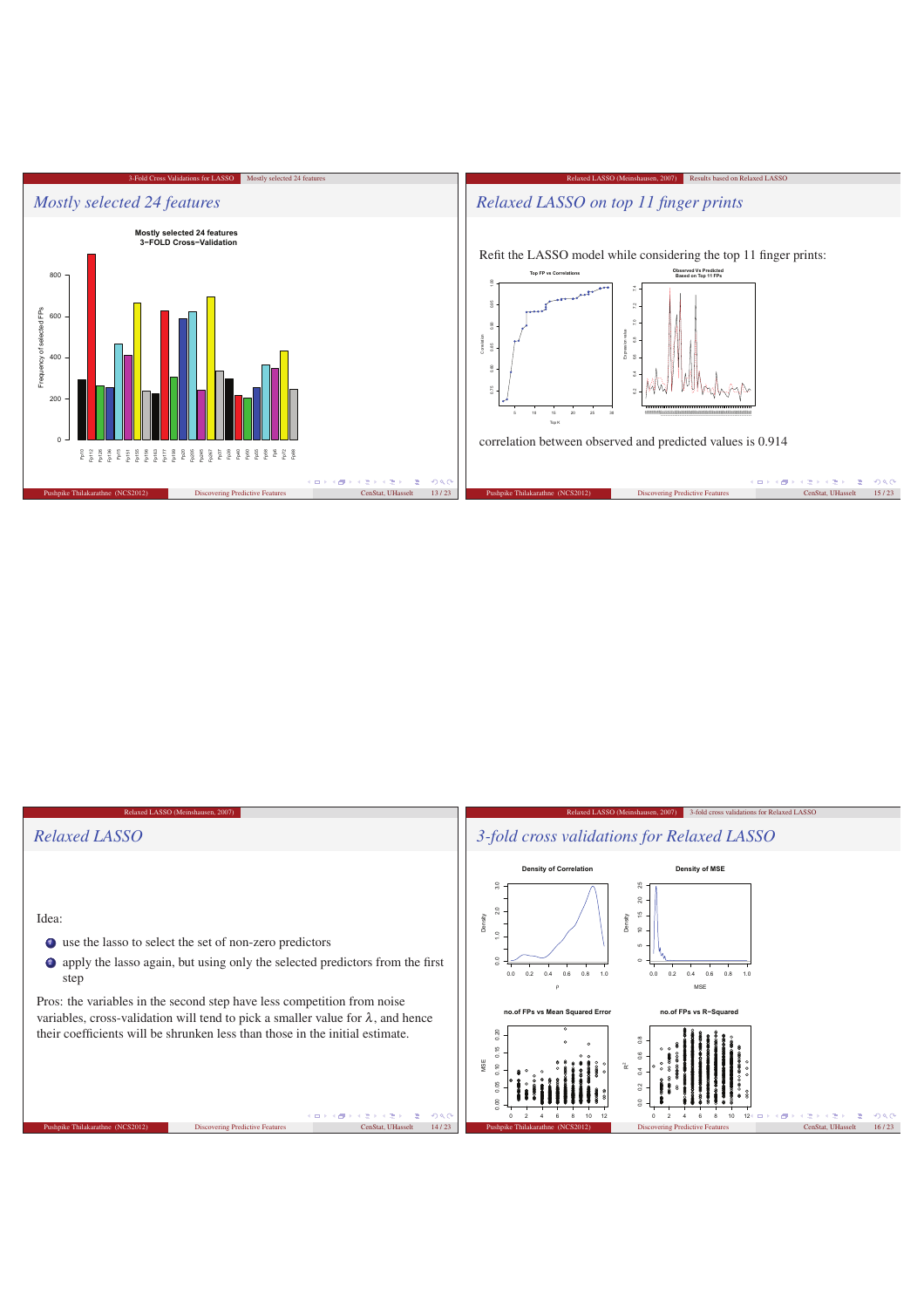

| Results based on Elastic net and LOOCV<br><b>Elastic Net</b>                                                                          | <b>Summary of Results</b>                         |       |                                        |          |                   |                                         |              |  |
|---------------------------------------------------------------------------------------------------------------------------------------|---------------------------------------------------|-------|----------------------------------------|----------|-------------------|-----------------------------------------|--------------|--|
| Results based on Elastic net, LOOCV                                                                                                   | <b>Summary of Results</b>                         |       |                                        |          |                   |                                         |              |  |
|                                                                                                                                       | No.of finger prints selected at different methods |       |                                        |          |                   |                                         |              |  |
|                                                                                                                                       |                                                   | LASSO | <b>Elastic Net</b><br>$(\alpha=0.2)$   | CV.LASSO | Relaxed<br>LASSO  | <b>CV.Elastic Net</b><br>$(\alpha=0.2)$ |              |  |
| $\alpha = 0.2$                                                                                                                        | LASSO                                             | 30    | 27                                     | 29       | $\overline{2}$    |                                         | 14           |  |
| • 75 finger prints are selected based on elastic net with $\alpha = 0.2$                                                              | Elastic Net $(\alpha=0.2)$                        |       | 75                                     | 33       | 6                 |                                         | 16           |  |
| $\bullet$ $R^2$ value is 99.81%                                                                                                       | <b>CV LASSO</b>                                   |       |                                        | 42       | 3                 |                                         | 16           |  |
|                                                                                                                                       | Relaxed LASSO                                     |       |                                        |          | 12                |                                         |              |  |
| LOOCV at $\alpha = 0.2$                                                                                                               | CV Elastic Net $(\alpha=0.2)$                     |       |                                        |          |                   |                                         | 17           |  |
| • MSE for LOOCV is 0.0156                                                                                                             |                                                   |       |                                        |          |                   |                                         |              |  |
| • $R^2$ value is 57.024\%                                                                                                             |                                                   |       |                                        |          |                   |                                         |              |  |
|                                                                                                                                       |                                                   |       |                                        |          |                   |                                         |              |  |
|                                                                                                                                       |                                                   |       |                                        |          |                   |                                         |              |  |
|                                                                                                                                       |                                                   |       |                                        |          |                   |                                         |              |  |
|                                                                                                                                       |                                                   |       |                                        |          |                   |                                         |              |  |
| イロトス 御き スラトスライー ヨー<br>298<br>Pushpike Thilakarathne (NCS2012)<br>18/23<br><b>Discovering Predictive Features</b><br>CenStat, UHasselt | Pushpike Thilakarathne (NCS2012)                  |       | <b>Discovering Predictive Features</b> |          | メロメメ 御きメモ メモ きっぽう | CenStat, UHasselt                       | 298<br>20/23 |  |
|                                                                                                                                       |                                                   |       |                                        |          |                   |                                         |              |  |